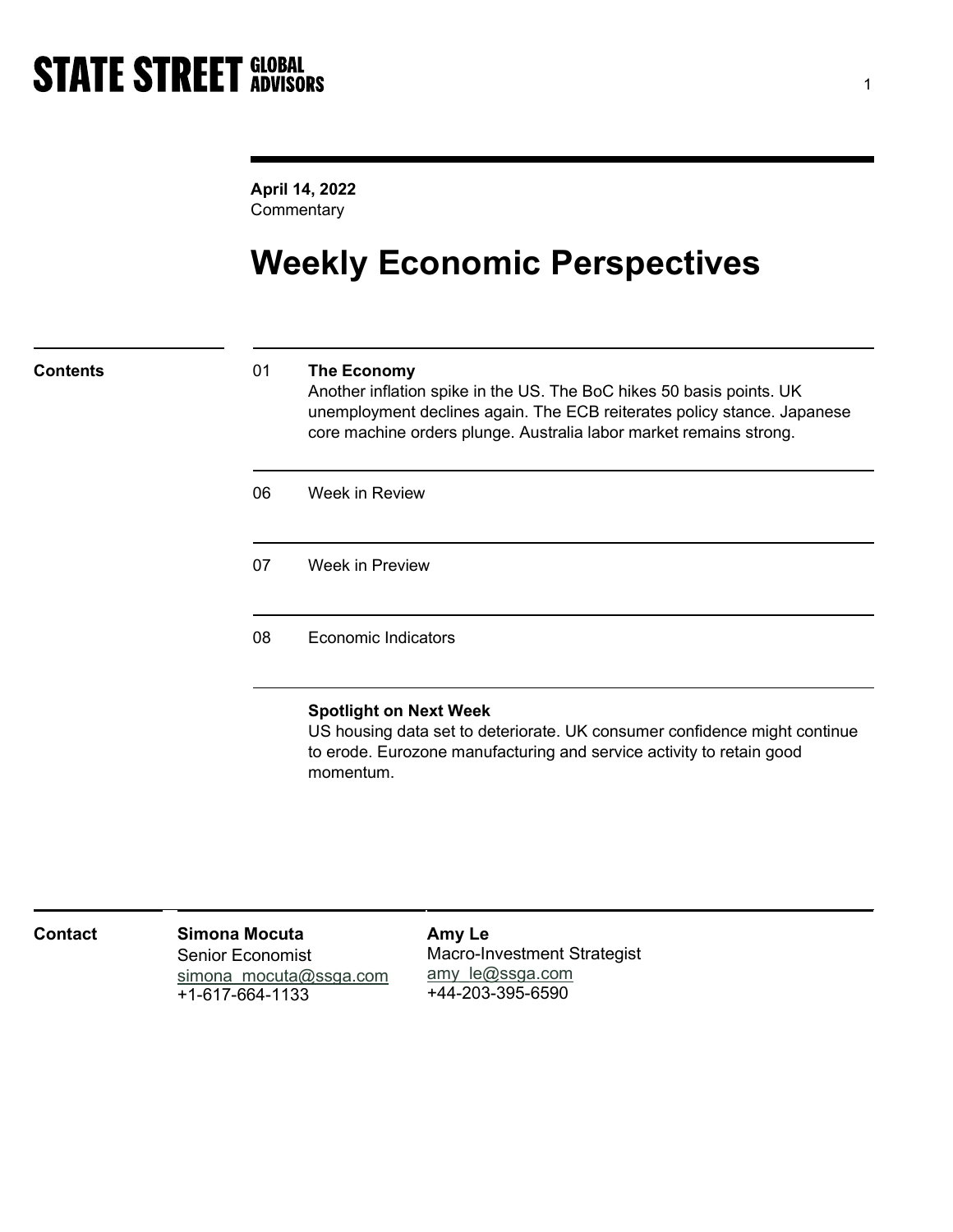The Economy Another week of data indicating intense inflation pressures.

US The NFIB small business sentiment continues to deteriorate. It lost another 2.5 points in March to touch the lowest level since April 2020. The outlook for general business conditions hit a record low as sales expectations collapsed 14 points. Renewed upward pressure on costs amid the Ukraine war seems a likely culprit. Earlier evidence of incrementally diminishing wage and cost pressures was partly reversed in the latest reading, with both current and planned prices and current and planned compensations measures ticking a little higher.



Figure 1: US Small Businesses Gloomy On Business Conditions

The March **retail sales** report did not offer much of a macro signal. The broad narrative remains one of gradual deceleration in real consumer spending growth. Nominal sales rose 0.5%, a little less than expected, but that was more than offset by the upward revision to the February data. Admittedly, higher gas prices accounted for much of the monthly gain: sales at gasoline stations surged 8.9% during the month. By contrast, sales excluding gasoline actually fell 0.3% as sales at non-store retailers dropped 6.4%. Control sales (excluding food services, building materials, autos dealers and gas stations) eased 0.1%. Total seasonally-adjusted nominal retail sales rose 6.9% y/y and control sales rose 4.4%. Given the rise in consumer price inflation of the period this implies year over year declines in real sales.

Inflation is, indeed, on everyone's mind. How could it not be when consumer price **inflation** hit 8.5%  $y/y$  in March, and core inflation reached 6.5%  $y/y$ ? Obviously, the surge in gasoline prices (up over 18% m/m) was a big driver behind the 1.2% jump in overall prices in March, although price increases remain very broad. Food prices increased 1.0%, the same as in February. Core prices rose 0.3% m/m, two tenths less than anticipated, which was very encouraging. Used car prices plunged 3.8%,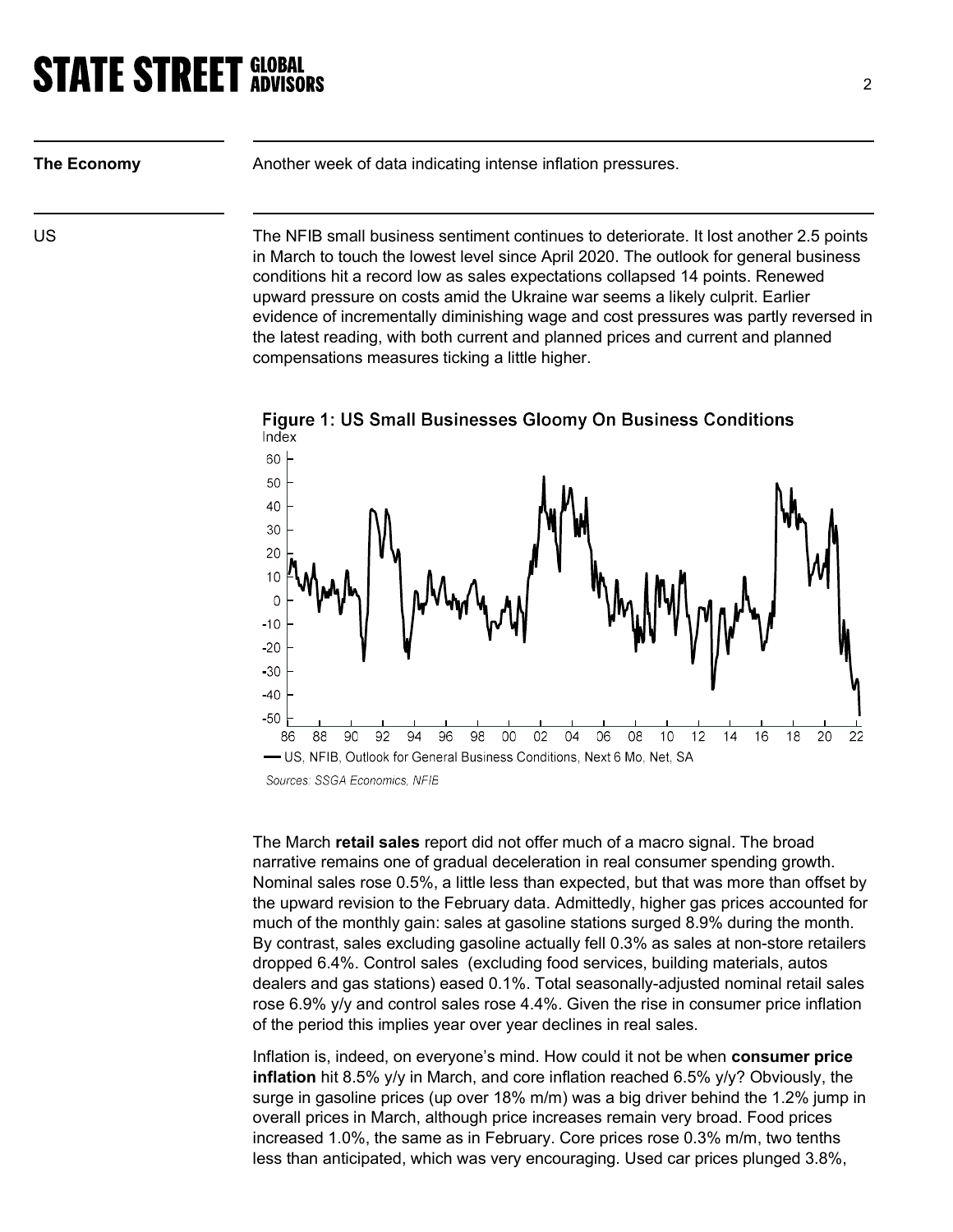the first truly meaningful retreat in over a year and the largest in the post-Covid era. Among other things, this allowed core goods prices to actually retreat in March, a notable development. Shelter costs increased 0.5%, the same as in February, but we were a little encouraged by the slowdown in the rate of increase in primary residence rents. Thanks to some of these details, we took the March inflation print to be fairly encouraging despite the disheartening headlines.

The spike in global energy prices associated with the war in Ukraine has interrupted what appeared to be the early signs of peaking in import and producer price inflation. Import price inflation accelerated 1.2 percentage points (ppts) to 12.5% y/y in March, while **producer price inflation** accelerated 0.9 ppts to 11.3%  $y/y$ . Core producer price inflation (excluding food and energy) hit a new high of 9.2% y/y. The alternative core measure (which also excludes the volatile trade services component) and which had been moderating in the last couple of months reaccelerated 0.3 ppt to match the recent 7.0% y/y peak.

Canada The Bank of Canada (BoC) raised its policy interest rate by 50 basis points to 1.0%, as expected. The increase was the largest since a similarly-sized move in May 2000. The BoC is also ending the reinvestment of government bonds and will start quantitative tightening on April 25. Quantitative tightening will complement increases in the policy rate, which is the bank's primary monetary policy instrument. Given soaring inflation, the BoC expects that further rate hikes will be necessary. In turn, higher interest rates should moderate growth in domestic demand, with housing market activity, which has elevated, expected to slow. On a separate note, the BoC raised its estimate of the neutral rate by 25 basis points to a range of 2.0%-3.0%, reflecting a similar change in assumptions regarding the US neutral rate. The change was explained as reflecting a smaller detrimental impact on income inequality from the Covid shock in the United States than previously anticipated.

> Manufacturing sales grew by 4.2% in February on higher sales in motor vehicle assembly (+25%), food (+5.3%), petroleum and coal (+6.7%), as well as wood products (+8.5%). This was the fifth consecutive monthly increase. Excluding vehicles and parts, manufacturing sales were up 3.1%. In real terms, sales rose 2.2% in February, suggesting there was some inflationary pressure in addition to higher volumes of goods sold. The capacity utilization rate (not seasonally adjusted) for the total manufacturing sector rose from 73.7% in January to 76.9% in February on higher production. On an annual basis, sales were up 19.5% y/y.

UK **EXALL HEADLINE CONSUMER price inflation** rose well above expectations to 7.0% y/y in March from 6.2% y/y in February. The increase was driven by broad-based increases, with core CPI up to 5.7% y/y in March from 5.2% y/y in February. Soaring commodity and energy prices, exacerbated by Russia's invasion of Ukraine pushed the headline inflation rate further to its highest since March 1992.

> The latest data indicate that the labor market remains tight and stable but inflation has eaten into wages. The unemployment rate fell to 3.8% in the three months to February from 3.9% in January, matching the rate seen in late 2019. Payrolled employees for March increased modestly, up 35k on the revised February, to a record 29.6 million. Job vacancies also rose to a new record of 1,288,000 but the rate of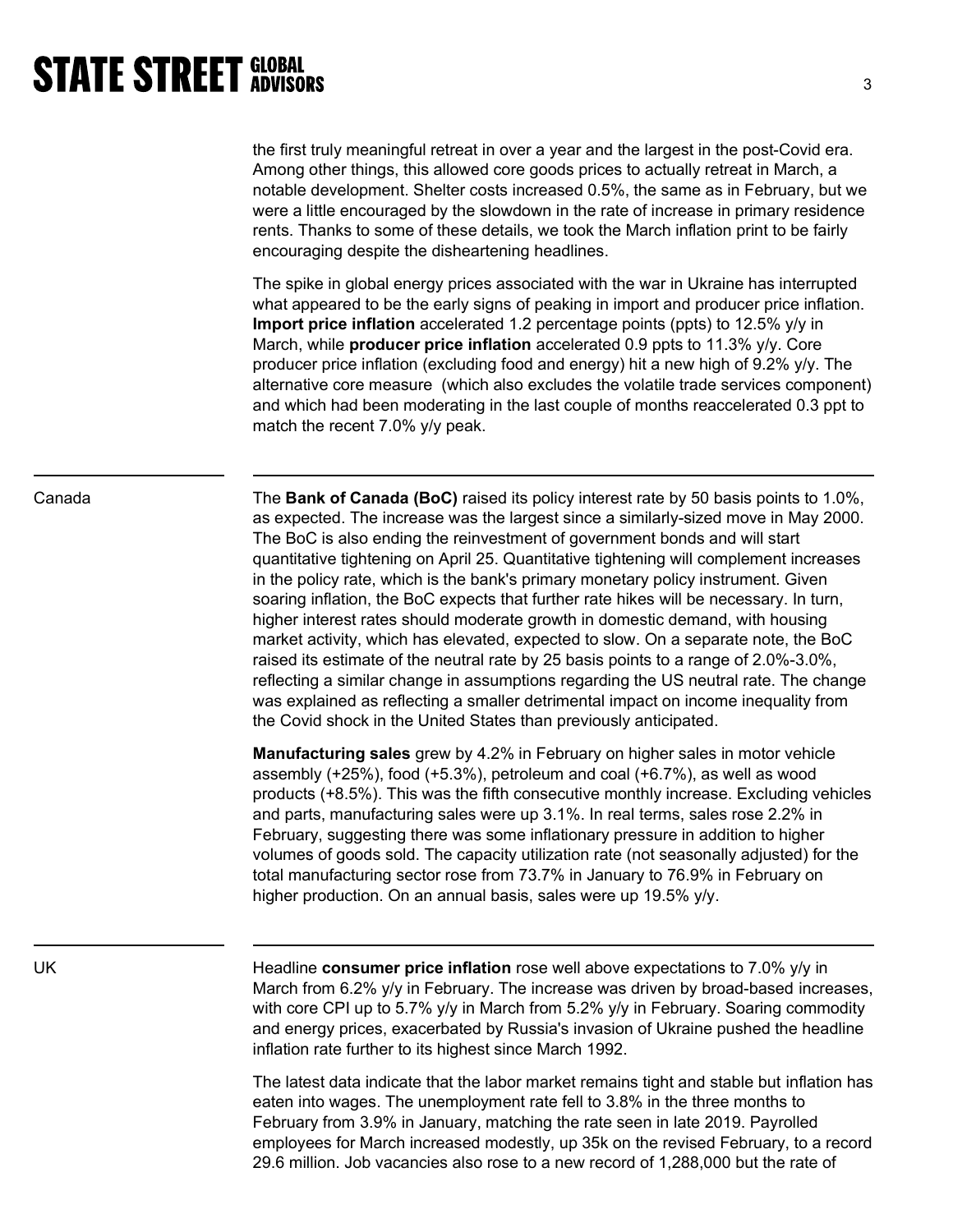growth in vacancies continued to moderate. Despite the low unemployment rate, real earnings shrank by the most since 2013 in February. Annual growth in average earnings excluding bonuses increased to 4.0% y/y from 3.8% y/y but when adjusted for inflation, real earnings dropped by 1.0% y/y.

Industrial production disappointed with a 0.6% decline in February, with broadbased weaknesses in all subcomponent. Manufacturing output contracted 0.4%, water supply and sewerage declined 0.4%, and electricity and gas dropped 0.6%. Output was still 1.9% below its February 2020 level.



Figure 2. UK Real Earnings Fell While Labor Market Remains Tight Average Weekly Earnings

Eurozone **In comparison to the extremely hawkish rhetoric emanating from the Fed nowadays,** this week's ECB meeting was a rather subdued affair. No changes were made to policy rates (indeed, none were expected), while the asset purchase schedule under the APP program announced in March was re-iterated (€40 billion in April, €30 billion in May, and €20 billion in June). This clearly opens the door for some rate hikes as early as Q3 but in light of all the uncertainty around the Ukraine war, the ECB is wisely seeking to "maintain optionality, gradualism and flexibility in the conduct of monetary policy". There was evidently a need to acknowledge surging inflation. Indeed, the statement noted that "Inflation has increased significantly and will remain high over the coming months, mainly because of the sharp rise in energy costs. Inflation pressures have intensified across many sectors." Interestingly, there was no strong indication that incoming data diverged materially from expectations, but the Council will have a lot more data on hand to make that judgement in June.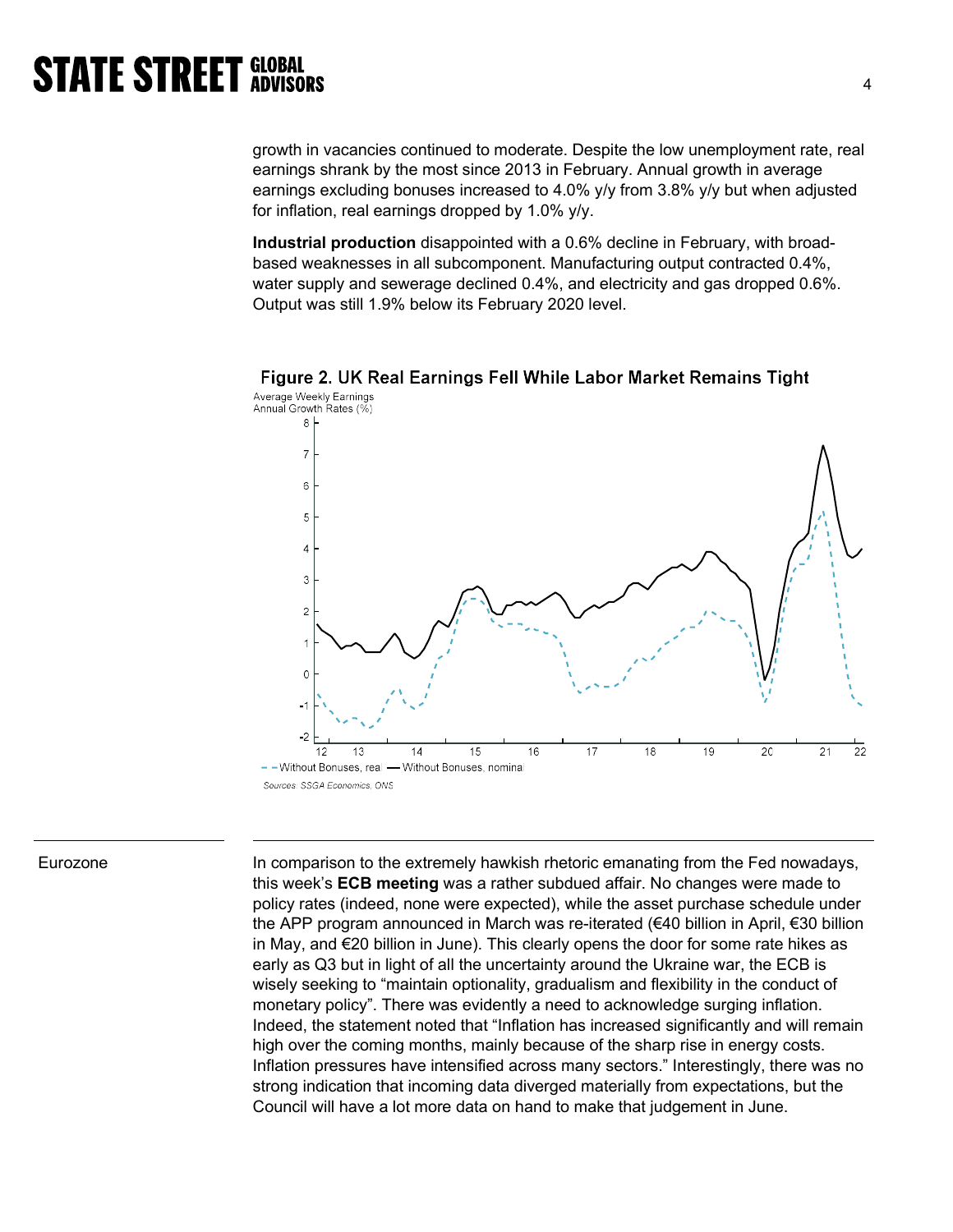Japan Japan's industrial sector data had perked up late last year but the start of 2022 brought a sharp retrenchment. Core machine orders dipped 2.0% in January and then plunged a much larger than expected 9.8% in February. Core orders were still 4.3% higher than a year earlier, but this is not the kind of start to the new year we were hoping to see. Between the war in Ukraine and lockdowns in China, we aren't holding out too much hope for near term improvement…

Australia The macro data out of Australia continue to impress. Admittedly, employment gains moderated sharply to 17,900 in March, but given the one tent decline in the participation rate this was enough to keep the unemployment rate unchanged at a twin record low of 4.0%. The message to the RBA is clear: do not delay the start of normalization too much longer!



Figure 3: Australian Unemployment Rate At Twin Record Low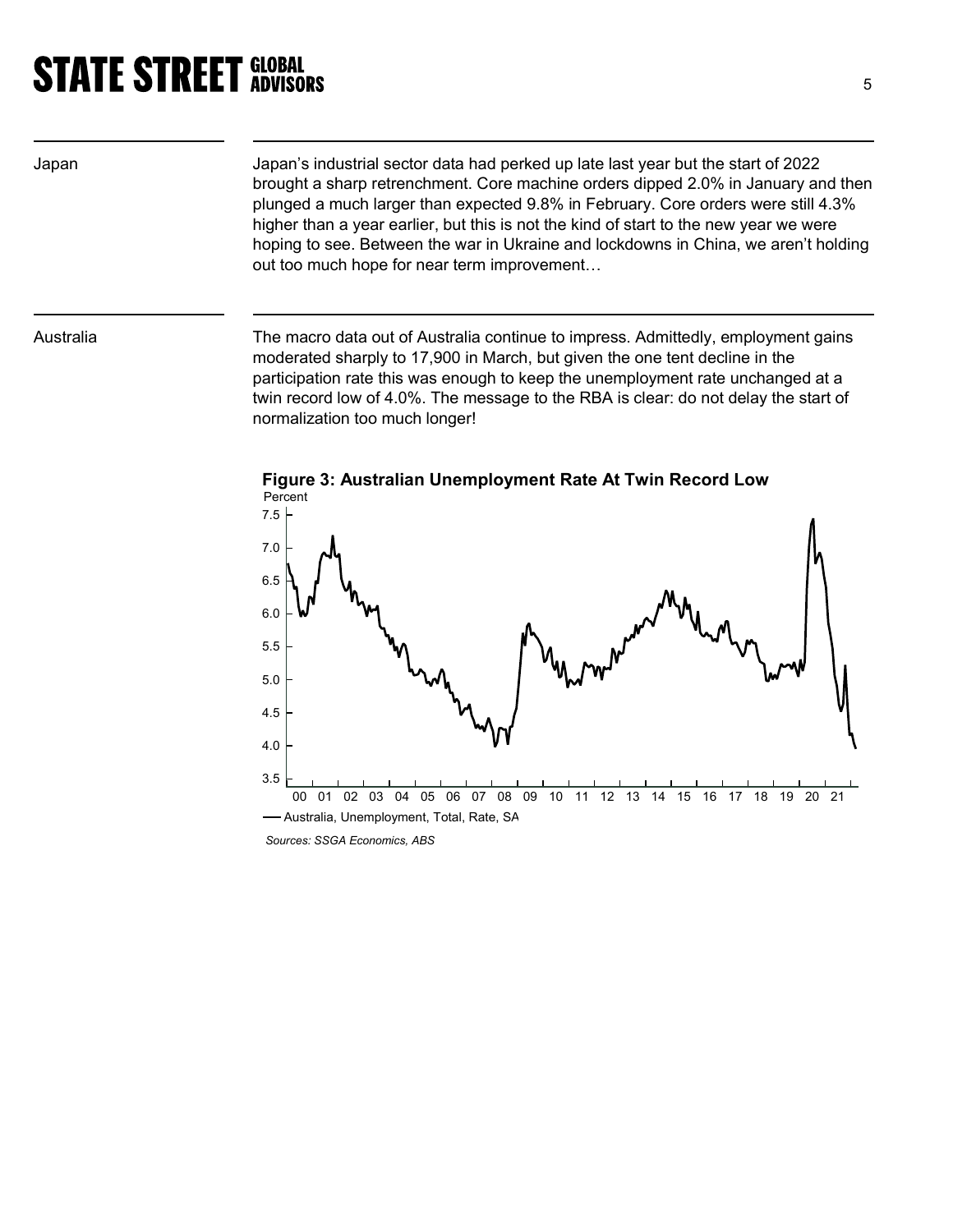# **STATE STREET GLOBAL STATE STREET GLOBAL**

## Week in Review (April 11 – April 14)

| Country            | Release (Date, format)                | <b>Consensus</b> | <b>Actual</b> | Last              | <b>Comments</b>                        |
|--------------------|---------------------------------------|------------------|---------------|-------------------|----------------------------------------|
| Monday, April 11   |                                       |                  |               |                   |                                        |
| <b>UK</b>          | Industrial Production (Feb, m/m)      | 0.3%             | $-0.6%$       | 0.7%              | Disappointing.                         |
| <b>JN</b>          | PPI (Mar, $y/y$ )                     | 9.2%             | 9.5%          | 9.7%              | Elevated. Margin pressure.             |
| AU                 | NAB Business Confidence (Mar)         | n/a              | 16            | 13                | OK.                                    |
| Tuesday, April 12  |                                       |                  |               |                   |                                        |
| US                 | NFIB Small Business Optimism (Mar)    | 95               | 93.2          | 95.7              | Business outlook at record low.        |
| US                 | CPI (Mar, y/y)                        | 8.4%             | 8.5%          | 7.9%              | Core surprised to the downside.        |
| US                 | Real Avg Weekly Earnings (Mar, y/y)   | n/a              | $-3.6%$       | $-2.2%$           | A headwind for consumption.            |
| UK                 | Average Weekly Earnings (Feb, 3m y/y) | 5.4%             | 5.4%          | 4.8%              | Supported by strong bonus              |
| UK                 | ILO Unemployment Rate (Feb, 3 mo)     | 3.8%             | 3.8%          | 3.9%              | Strong data                            |
| <b>GE</b>          | CPI (Mar, y/y, final)                 | 7.3%             | 7.3%          | 5.1%              |                                        |
| <b>GE</b>          | <b>ZEW Survey Expectations (Apr)</b>  | $-48.5$          | $-41.0$       | $-39.3$           | Not quite as bad as expected.          |
| <b>JN</b>          | Core Machine Orders (Feb, m/m)        | $-1.5%$          | $-9.8%$       | $-2.0%$           | Ouch!                                  |
| AU                 | Westpac Consumer Conf Index (Apr)     | n/a              | 95.8          | 96.6              | <b>OK</b>                              |
|                    | Wednesday, April 13                   |                  |               |                   |                                        |
| US                 | PPI Final Demand (Mar, y/y)           | 10.6%            | 11.2%         | 10.0%             | Broad increases.                       |
| <b>UK</b>          | CPI (Mar, y/y)                        | 6.7%             | 7.0%          | 6.2%              | Remain elevated.                       |
| CA                 | Bank of Canada Rate Decision          | 1.00%            | 1.00%         | 0.50%             | Large increase but as widely expected. |
| <b>FR</b>          | Bank of France Ind. Sentiment (Mar)   | 104              | 103           | 107               | Not a surprise amid war, elections.    |
| IT                 | Industrial Production (m/m, Feb)      | 1.0%             | 4.0%          | $-3.4%$           | Welcome rebound.                       |
| Thursday, April 14 |                                       |                  |               |                   |                                        |
| US                 | Retail Sales Advance (Mar, m/m)       | 0.6%             | 0.5%          | $0.8\%(\uparrow)$ | OK.                                    |
| US                 | Import Price Index (Mar, y/y)         | 11.8%            | 12.5%         | 11.3% (1)         | Broad increases.                       |
| US                 | Initial Jobless Claims (9 Apr, thous) | 170              | 185           | 167 $($ 1)        | Extremely low.                         |
| US                 | Continuing Claims (2 Apr, thous)      | 1,500            | 1,475         | 1,523             | Extremely low.                         |
| US                 | <b>Business Inventories (Feb)</b>     | 1.3%             | 1.5%          | $1.3\%(\uparrow)$ | Steady gains.                          |
| US                 | U. of Mich. Sentiment (Apr, prelim)   | 59               | 65.7          | 59.4              | Inflation expectations stable.         |
| CA                 | Manufacturing Sales (Feb, m/m)        | 3.5%             | 4.2%          | $0.9\%$ (1)       | Strong                                 |
| EC                 | <b>ECB Main Refinancing Rate</b>      | 0.0%             | 0.0%          | 0.0%              | Asset purchases expected to end in Q3. |
| <b>AU</b>          | Unemployment Rate (Mar)               | 3.9%             | 4.0%          | 4.0%              | Solid.                                 |

Source: for data, Bloomberg<sup>®</sup>; for commentary, SSGA Economics.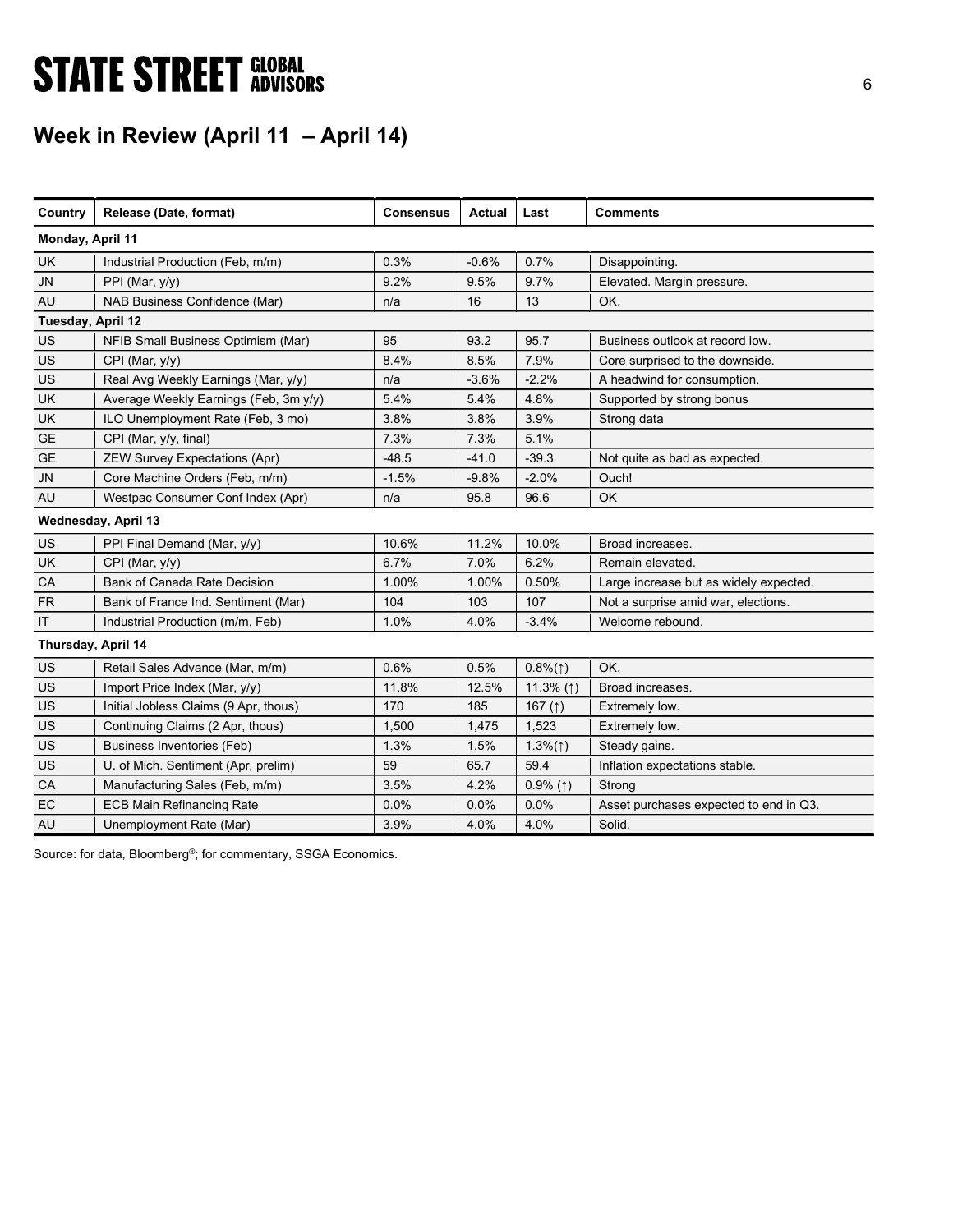# **STATE STREET GLOBAL STATE STREET GLOBAL**

# Week Preview (April 18 – April 22)

| Country             | Release (Date, format)                  | <b>Consensus</b> | Last                   | <b>Comments</b>                           |
|---------------------|-----------------------------------------|------------------|------------------------|-------------------------------------------|
| Monday, April 18    |                                         |                  |                        |                                           |
| US                  | NAHB Housing Market Index (Apr)         | 77               | 79                     | Might weaken more.                        |
| CA                  | Housing Starts (Mar, thous)             | n/a              | 247.3                  | Remain robust                             |
| Tuesday, April 19   |                                         |                  |                        |                                           |
| US                  | Building Permits (Mar, thous)           | 1,839            | 1,865 $($ $\uparrow$ ) |                                           |
| US                  | Housing Starts (Mar)                    | 1,748            | 1,769                  |                                           |
| CA                  | Existing Home Sales (Mar, m/m)          | n/a              | 4.6%                   | Robust                                    |
| JN                  | Industrial Production Feb, m/m, final)  | n/a              | $-0.8%$                |                                           |
| Wednesday, April 20 |                                         |                  |                        |                                           |
| US                  | Existing Home Sales (Mar, m/m)          | $-3.7%$          | $-7.2%$                |                                           |
| CA                  | CPI (y/y, Mar)                          | 6.1%             | 5.7%                   | Still deteriorating.                      |
| CA                  | Teranet/National Bank HPI (Mar, y/y)    | n/a              | 17.7%                  | Remain elevated                           |
| EC                  | Industrial Production (m/m, Feb)        | 0.5%             | 0.0%                   |                                           |
| <b>GE</b>           | PPI (y/y, Mar)                          | 30.0%            | 25.9%                  | May be even worse.                        |
| Thursday, April 21  |                                         |                  |                        |                                           |
| US                  | Philadelphia Fed Business Outlook (Apr) | 20.0             | 27.4                   |                                           |
| US                  | Initial Jobless Claims (16 Apr, thous)  | n/a              | 185                    |                                           |
| US                  | Continuing Claims (9 Apr). thous)       | n/a              | 1,475                  |                                           |
| US                  | Leading Index (Mar)                     | 0.3%             | 0.3%                   |                                           |
| UK                  | GfK Consumer Confidence (Apr)           | $-33$            | $-31$                  | Erosion in consumer sentiment continues.  |
| EC                  | CPI (y/y, Mar, final)                   | 7.5%             | 5.9%                   |                                           |
| <b>FR</b>           | <b>Business Confidence (Apr)</b>        | 105              | 107                    |                                           |
| JN                  | Natl CPI $(y/y, Mar)$                   | 1.2%             | 0.9%                   |                                           |
| JN                  | Jibun Bank Japan PMI Mfg (Apr, prelim)  | n/a              | 54.1                   |                                           |
| Friday, April 22    |                                         |                  |                        |                                           |
| CA                  | Industrial Product Price (Mar, m/m)     | n/a              | 3.1%                   | Inflationary pressure likely to increase. |
| CA                  | Retail Sales (m/m, Feb)                 | n/a              | 3.2%                   | Inflation might affect sales.             |
| UK                  | Retail Sales Inc Auto Fuel (Mar, m/m)   | $-0.3%$          | $-0.3%$                | Headwinds from high inflation.            |
| <b>UK</b>           | Manufacturing PMI (Apr, prelim)         | 54.0             | 55.2                   | Growth slowing down.                      |
| <b>UK</b>           | Services PMI (Apr, prelim)              | 60.0             | 62.6                   | Robust.                                   |
| EC                  | Manufacturing PMI (Apr, prelim)         | 54.8             | 56.5                   |                                           |
| EC                  | Services PMI (Apr, prelim)              | 55.0             | 55.6                   |                                           |
| <b>FR</b>           | Manufacturing PMI (Apr, prelim)         | 53.0             | 54.7                   |                                           |
| <b>GE</b>           | Manufacturing PMI (Apr, prelim)         | 54.5             | 56.9                   |                                           |
| <b>GE</b>           | Services PMI (Apr, prelim)              | 55.5             | 56.1                   |                                           |

Source: for data, Bloomberg<sup>®</sup>; for commentary, SSGA Economics.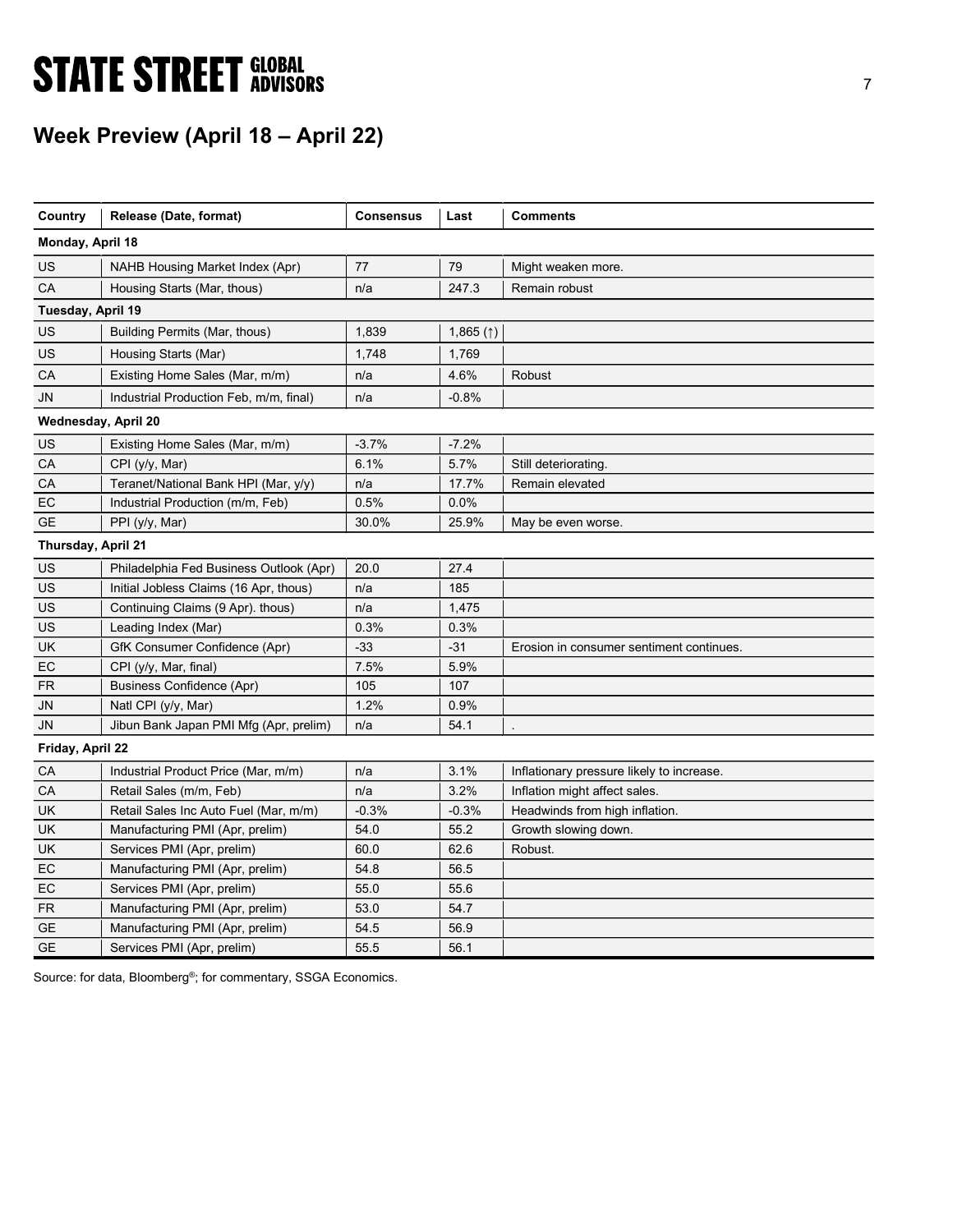## Economic Indicators

| <b>STATE STREET GLOBAL</b>                                    |                                                                       |          |               |               |               |         |            |               |                              |            |            |
|---------------------------------------------------------------|-----------------------------------------------------------------------|----------|---------------|---------------|---------------|---------|------------|---------------|------------------------------|------------|------------|
|                                                               |                                                                       |          |               |               |               |         |            |               |                              |            | 8          |
|                                                               |                                                                       |          |               |               |               |         |            |               |                              |            |            |
|                                                               |                                                                       |          |               |               |               |         |            |               |                              |            |            |
|                                                               |                                                                       |          |               |               |               |         |            |               |                              |            |            |
| <b>Economic Indicators</b>                                    |                                                                       |          |               |               |               |         |            |               |                              |            |            |
|                                                               |                                                                       |          |               |               |               |         |            |               |                              |            |            |
|                                                               |                                                                       |          |               |               |               |         |            |               |                              |            |            |
| <b>Central Bank Policy Targets</b>                            |                                                                       |          |               |               |               |         |            |               |                              |            |            |
| Region                                                        |                                                                       |          |               |               |               |         |            |               | Year/Year % Change in Target |            |            |
|                                                               | <b>Target</b>                                                         |          |               |               |               |         | Oct        | Nov           | Dec                          | Jan        | Feb        |
|                                                               |                                                                       |          |               |               |               |         |            |               |                              |            |            |
| <b>US</b><br>Canada                                           | Target: PCE price index 2.0% y/y                                      |          |               |               |               |         | 5.1        | 5.6           | 5.8                          | 6.1        |            |
| UK                                                            | Target: CPI 2.0% y/y, 1.0%-3.0% control range<br>Target: CPI 2.0% y/y |          |               |               |               |         | 4.7<br>4.2 | 4.7<br>5.1    | 4.8<br>5.4                   | 5.1<br>5.5 | 5.7<br>6.2 |
| Eurozone                                                      | Target: CPI below but close to 2.0% y/y                               |          |               |               |               |         | 4.1        | 4.9           | 5.0                          | 5.1        | 5.9        |
| Japan                                                         | Target: CPI2.0% y/y                                                   |          |               |               |               |         | 0.1        | 0.6           | 0.8                          | 0.5        | 0.9        |
| Australia                                                     | Target Range: CPI2.0%-3.0% y/y                                        |          |               |               |               |         | 3.5        | 3.5           | 3.5                          |            |            |
| Source: Macrobond                                             |                                                                       |          |               |               |               |         |            |               |                              |            |            |
|                                                               |                                                                       |          |               |               |               |         |            |               |                              |            |            |
| <b>Key Interest Rates</b>                                     |                                                                       |          |               |               |               |         |            |               |                              |            |            |
|                                                               | Apr-21                                                                | $May-21$ | <b>Jun-21</b> | <b>Jul-21</b> | <b>Aug-21</b> | Sep-21  | Oct-21     | <b>Nov-21</b> | Dec-21                       | Jan-22     | Feb-22     |
| US (top of target range)                                      | 0.25                                                                  | 0.25     | 0.25          | 0.25          | 0.25          | 0.25    | 0.25       | 0.25          | 0.25                         | 0.25       | 0.25       |
| Canada (Overnight Rate)                                       | 0.25                                                                  | 0.25     | 0.25          | 0.25          | 0.25          | 0.25    | 0.25       | 0.25          | 0.25                         | 0.25       | 0.25       |
| $\overline{UK}$ (Bank Rate)                                   | 0.10                                                                  | 0.10     | 0.10          | 0.10          | 0.10          | 0.10    | 0.10       | 0.10          | 0.25                         | 0.25       | 0.50       |
| Eurozone (Refi)                                               | 0.00                                                                  | 0.00     | 0.00          | 0.00          | 0.00          | 0.00    | 0.00       | 0.00          | 0.00                         | 0.00       | 0.00       |
| Japan (OCR)                                                   | $-0.02$                                                               | $-0.03$  | $-0.05$       | $-0.04$       | $-0.04$       | $-0.05$ | $-0.03$    | $-0.05$       | $-0.02$                      | $-0.02$    | $-0.01$    |
| Australia (OCR)                                               | 0.10                                                                  | 0.10     | 0.10          | 0.10          | 0.10          | 0.10    | 0.10       | 0.10          | 0.10                         | 0.10       | 0.10       |
| Source: Macrobond                                             |                                                                       |          |               |               |               |         |            |               |                              |            |            |
|                                                               |                                                                       |          |               |               |               |         |            |               |                              |            |            |
| General Government Structural Balance as a % of Potential GDP |                                                                       |          |               |               |               |         |            |               |                              | Forecast   |            |
|                                                               |                                                                       | 2014     | 2015          | 2016          | 2017          | 2018    | 2019       | 2020          | 2021                         | 2022       | 2023       |
| US                                                            |                                                                       | $-2.7$   | $-2.5$        | $-3.5$        | $-4.2$        | $-5.2$  | $-6.1$     | $-10.7$       | $-8.8$                       | $-8.3$     | $-7.1$     |
| Canada                                                        |                                                                       | $-0.6$   | 0.0           | 0.1           | $-0.3$        | $0.0\,$ | 0.3        | $-8.1$        | $-6.6$                       | $-2.7$     | $-1.0$     |
| UK                                                            |                                                                       | $-4.9$   | $-4.4$        | $-3.3$        | $-2.5$        | $-2.3$  | $-2.3$     | 1.4           | $-5.6$                       | $-4.9$     | $-3.5$     |
| Eurozone                                                      |                                                                       | $-0.7$   | $-0.6$        | $-0.5$        | $-0.5$        | $-0.3$  | $-0.5$     | $-4.6$        | $-5.9$                       | $-3.1$     |            |
| Germany                                                       |                                                                       | 1.2      | 1.2           | 1.2           | 1.1           | 1.6     | 1.3        | $-3.1$        | $-5.7$                       | $-1.6$     | $-0.3$     |
| France                                                        |                                                                       | $-2.5$   | $-2.1$        | $-1.9$        | $-1.9$        | $-1.6$  | $-2.1$     | $-6.3$        | $-7.5$                       | $-4.6$     | $-3.9$     |
|                                                               |                                                                       |          |               |               |               |         |            |               |                              |            |            |
| Italy                                                         |                                                                       | $-1.0$   | $-0.6$        | $-1.3$        | $-1.6$        | $-1.7$  | $-0.9$     | $-5.9$        | $-7.1$                       | $-3.8$     | $-3.3$     |

## Key Interest Rates

|                          | Apr-21  | <b>Mav-21</b> | <b>Jun-21</b> | <b>Jul-21</b> | Aug-21  | Sep-21  | Oct-21  | <b>Nov-21</b> | <b>Dec-21</b> | <b>Jan-22</b> | Feb-22  |
|--------------------------|---------|---------------|---------------|---------------|---------|---------|---------|---------------|---------------|---------------|---------|
| US (top of target range) | 0.25    | 0.25          | 0.25          | 0.25          | 0.25    | 0.25    | 0.25    | 0.25          | 0.25          | 0.25          | 0.25    |
| Canada (Overnight Rate)  | 0.25    | 0.25          | 0.25          | 0.25          | 0.25    | 0.25    | 0.25    | 0.25          | 0.25          | 0.25          | 0.25    |
| UK (Bank Rate)           | 0.10    | 0.10          | 0.10          | 0.10          | 0.10    | 0.10    | 0.10    | 0.10          | 0.25          | 0.25          | 0.50    |
| Eurozone (Refi)          | 0.00    | 0.00          | 0.00          | 0.00          | 0.00.   | 0.00    | 0.00    | 0.00          | 0.00          | 0.00          | 0.00    |
| Japan (OCR)              | $-0.02$ | $-0.03$       | $-0.05$       | $-0.04$       | $-0.04$ | $-0.05$ | $-0.03$ | $-0.05$       | $-0.02$       | $-0.02$       | $-0.01$ |
| Australia (OCR)          | 0.10    | 0.10          | 0.10          | 0.10          | 0.10    | 0.10    | 0.10    | 0.10          | 0.10          | 0.10          | 0.10    |

| <b>Central Bank Policy Targets</b>                            |                     |                                               |                               |                  |                  |                  |         |               |                              |                  |          |
|---------------------------------------------------------------|---------------------|-----------------------------------------------|-------------------------------|------------------|------------------|------------------|---------|---------------|------------------------------|------------------|----------|
| Region                                                        | <b>Target</b>       |                                               |                               |                  |                  |                  |         |               | Year/Year % Change in Target |                  |          |
|                                                               |                     |                                               |                               |                  |                  |                  | Oct     | Nov           | Dec                          | Jan              | Feb      |
| <b>US</b>                                                     |                     | Target: PCE price index 2.0% y/y              |                               |                  |                  |                  | 5.1     | 5.6           | 5.8                          | 6.1              |          |
| Canada                                                        |                     | Target: CPI 2.0% y/y, 1.0%-3.0% control range |                               |                  |                  |                  | 4.7     | 4.7           | 4.8                          | 5.1              | 5.7      |
| <b>UK</b>                                                     | Target: CPI2.0% y/y |                                               |                               |                  |                  |                  | $4.2\,$ | 5.1           | 5.4                          | 5.5              | 6.2      |
| Eurozone                                                      |                     | Target: CPI below but close to 2.0% y/y       |                               |                  |                  |                  | 4.1     | 4.9           | 5.0                          | 5.1              | 5.9      |
| Japan                                                         | Target: CPI2.0% y/y |                                               |                               |                  |                  |                  | 0.1     | 0.6           | 0.8                          | 0.5              | 0.9      |
| Australia                                                     |                     | Target Range: CPI 2.0%-3.0% y/y               |                               |                  |                  |                  | 3.5     | 3.5           | 3.5                          |                  |          |
| Source: Macrobond                                             |                     |                                               |                               |                  |                  |                  |         |               |                              |                  |          |
| <b>Key Interest Rates</b>                                     |                     |                                               |                               |                  |                  |                  |         |               |                              |                  |          |
|                                                               | Apr-21              | $May-21$                                      | <b>Jun-21</b>                 | <b>Jul-21</b>    | Aug-21           | Sep-21           | Oct-21  | <b>Nov-21</b> | <b>Dec-21</b>                | <b>Jan-22</b>    | Feb-22   |
| US (top of target range)                                      | 0.25                | 0.25                                          | 0.25                          | 0.25             | 0.25             | 0.25             | 0.25    | 0.25          | 0.25                         | 0.25             | 0.25     |
| Canada (Overnight Rate)                                       | 0.25                | 0.25                                          | 0.25                          | 0.25             | 0.25             | 0.25             | 0.25    | 0.25          | 0.25                         | 0.25             | 0.25     |
| UK (Bank Rate)                                                | 0.10                | 0.10                                          | 0.10                          | 0.10             | 0.10             | 0.10             | 0.10    | 0.10          | 0.25                         | 0.25             | $0.50\,$ |
| Eurozone (Refi)                                               | 0.00                | 0.00                                          | 0.00                          | 0.00             | 0.00             | 0.00             | 0.00    | 0.00          | 0.00                         | 0.00             | 0.00     |
| Japan (OCR)                                                   | $-0.02$             | $-0.03$                                       | $-0.05$                       | $-0.04$          | $-0.04$          | $-0.05$          | $-0.03$ | $-0.05$       | $-0.02$                      | $-0.02$          | $-0.01$  |
| Australia (OCR)                                               | 0.10                | 0.10                                          | 0.10                          | 0.10             | 0.10             | 0.10             | 0.10    | 0.10          | 0.10                         | 0.10             | 0.10     |
| Source: Macrobond                                             |                     |                                               |                               |                  |                  |                  |         |               |                              |                  |          |
| General Government Structural Balance as a % of Potential GDP |                     |                                               |                               |                  |                  |                  |         |               |                              | Forecast         |          |
|                                                               |                     | 2014                                          | 2015                          | 2016             | 2017             | 2018             | 2019    | 2020          | 2021                         | 2022             | 2023     |
| <b>US</b>                                                     |                     | $-2.7$                                        | $-2.5$                        | $-3.5$           | $-4.2$           | $-5.2$           | $-6.1$  | $-10.7$       | $-8.8$                       | $-8.3$           | $-7.1$   |
| Canada                                                        |                     | $-0.6$                                        | 0.0                           | 0.1              | $-0.3$           | 0.0              | 0.3     | $-8.1$        | $-6.6$                       | $-2.7$           | $-1.0$   |
| UK                                                            |                     | $-4.9$                                        | $-4.4$                        | $-3.3$           | $-2.5$           | $-2.3$           | $-2.3$  | 1.4           | $-5.6$                       | $-4.9$           | $-3.5$   |
| Eurozone                                                      |                     | $-0.7$                                        | $-0.6$                        | $-0.5$           | $-0.5$           | $-0.3$           | $-0.5$  | $-4.6$        | $-5.9$                       | $-3.1$           |          |
| Germany                                                       |                     | 1.2                                           | 1.2                           | 1.2              | 1.1              | 1.6              | 1.3     | $-3.1$        | $-5.7$                       | $-1.6$           | $-0.3$   |
| France                                                        |                     | $-2.5$                                        | $-2.1$                        | $-1.9$           | $-1.9$           | $-1.6$           | $-2.1$  | $-6.3$        | $-7.5$                       | $-4.6$           | $-3.9$   |
| Italy                                                         |                     | $-1.0$                                        | $-0.6$                        | $-1.3$           | $-1.6$           | $-1.7$           | $-0.9$  | $-5.9$        | $-7.1$                       | $-3.8$           | $-3.3$   |
|                                                               |                     | $-5.7$                                        | $-4.4$                        |                  |                  |                  | $-2.6$  | $-9.2$        |                              |                  | $-2.0$   |
| Japan                                                         |                     | $-2.7$                                        | $-2.6$                        | $-4.3$<br>$-2.3$ | $-3.5$<br>$-1.6$ | $-2.7$<br>$-1.2$ | $-4.1$  | $-7.9$        | $-8.0$<br>$-8.1$             | $-3.6$<br>$-5.8$ |          |
| Australia                                                     |                     |                                               |                               |                  |                  |                  |         |               |                              |                  | $-3.8$   |
| Source: International Monetary Fund, World Economic Outlook   |                     |                                               |                               |                  |                  |                  |         |               |                              |                  |          |
| <b>Headline Consumer and Producer Price Inflation</b>         |                     |                                               |                               |                  |                  |                  |         |               |                              |                  |          |
|                                                               |                     |                                               | <b>CPI Year/Year % Change</b> |                  |                  |                  |         |               | PPI Year/Year % Change       |                  |          |
|                                                               | Oct                 | <b>Nov</b>                                    | Dec                           | Jan              | Feb              |                  | Oct     | Nov           | Dec                          | Jan              | Feb      |
| US                                                            | 6.2                 | 6.8                                           | 7.0                           | 7.5              | 7.9              |                  | 8.9     | 9.9           | 9.9                          | 10.0             | 10.0     |
| Canada                                                        | 4.7                 | 4.7                                           | 4.8                           | 5.1              | 5.7              |                  | 16.6    | 17.1          | 15.9                         | 16.3             | 16.4     |
| UK                                                            | 4.2                 | 5.1                                           | 5.4                           | 5.5              | 6.2              |                  | 8.8     | 9.4           | 9.4                          | 9.9              | 10.1     |
| Eurozone                                                      | 4.1                 | 4.9                                           | 5.0                           | 5.1              | 5.9              |                  | 21.9    | 23.7          | 26.3                         | 30.6             |          |
| Germany                                                       | 4.5                 | $5.2\,$                                       | 5.3                           | 4.9              | 5.1              |                  | 18.4    | 19.2          | 24.2                         | 25.0             | 25.9     |
| France                                                        | 2.6                 | 2.8                                           | 2.8                           | 2.9              | 3.6              |                  | 14.3    | 16.7          | 17.2                         | 20.1             |          |
| Italy                                                         | 3.0                 | 3.7                                           | 3.9                           | 4.8              | 5.7              |                  | 20.4    | 22.2          | 22.8                         | 32.9             |          |
|                                                               |                     |                                               |                               |                  |                  |                  |         |               |                              |                  |          |
| Japan                                                         | 0.1                 | 0.6                                           | 0.8                           | 0.5              | 0.9              |                  | 8.4     | 9.2           | 8.7                          | 8.9              | 9.3      |

### Headline Consumer and Producer Price Inflation

| UK (Bank Rate)                                                                     | 0.25       | 0.25       | 0.25                   | 0.25       | 0.25       | 0.25    | 0.25        | 0.25        | 0.25                   | 0.25        | 0.25         |
|------------------------------------------------------------------------------------|------------|------------|------------------------|------------|------------|---------|-------------|-------------|------------------------|-------------|--------------|
|                                                                                    | 0.10       | 0.10       | 0.10                   | 0.10       | 0.10       | 0.10    | 0.10        | 0.10        | 0.25                   | 0.25        | 0.50         |
| Eurozone (Refi)                                                                    | 0.00       | 0.00       | 0.00                   | 0.00       | 0.00       | 0.00    | 0.00        | 0.00        | 0.00                   | 0.00        | 0.00         |
| Japan (OCR)                                                                        | $-0.02$    | $-0.03$    | $-0.05$                | $-0.04$    | $-0.04$    | $-0.05$ | $-0.03$     | $-0.05$     | $-0.02$                | $-0.02$     | $-0.01$      |
| Australia (OCR)                                                                    | 0.10       | 0.10       | 0.10                   | 0.10       | 0.10       | 0.10    | 0.10        | 0.10        | 0.10                   | 0.10        | 0.10         |
| Source: Macrobond<br>General Government Structural Balance as a % of Potential GDP |            |            |                        |            |            |         |             |             |                        | Forecast    |              |
|                                                                                    |            | 2014       | 2015                   | 2016       | 2017       | 2018    | 2019        | 2020        | 2021                   | 2022        | 2023         |
| US                                                                                 |            | $-2.7$     | $-2.5$                 | $-3.5$     | $-4.2$     | $-5.2$  | $-6.1$      | $-10.7$     | $-8.8$                 | $-8.3$      | $-7.1$       |
| Canada                                                                             |            | $-0.6$     | 0.0                    | 0.1        | $-0.3$     | 0.0     | 0.3         | $-8.1$      | $-6.6$                 | $-2.7$      | $-1.0$       |
| UK                                                                                 |            | $-4.9$     | $-4.4$                 | $-3.3$     | $-2.5$     | $-2.3$  | $-2.3$      | 1.4         | $-5.6$                 | $-4.9$      | $-3.5$       |
| Eurozone                                                                           |            | $-0.7$     | $-0.6$                 | $-0.5$     | $-0.5$     | $-0.3$  | $-0.5$      | $-4.6$      | $-5.9$                 | $-3.1$      |              |
| Germany                                                                            |            | 1.2        | 1.2                    | 1.2        | 1.1        | 1.6     | 1.3         | $-3.1$      | $-5.7$                 | $-1.6$      | $-0.3$       |
| France                                                                             |            | $-2.5$     | $-2.1$                 | $-1.9$     | $-1.9$     | $-1.6$  | $-2.1$      | $-6.3$      | $-7.5$                 | $-4.6$      | $-3.9$       |
| Italy                                                                              |            | $-1.0$     | $-0.6$                 | $-1.3$     | $-1.6$     | $-1.7$  | $-0.9$      | $-5.9$      | $-7.1$                 | $-3.8$      | $-3.3$       |
|                                                                                    |            | $-5.7$     | $-4.4$                 | $-4.3$     | $-3.5$     | $-2.7$  | $-2.6$      | $-9.2$      | $-8.0$                 | $-3.6$      | $-2.0$       |
| Japan                                                                              |            |            |                        |            |            |         |             |             |                        |             |              |
| Australia                                                                          |            | $-2.7$     | $-2.6$                 | $-2.3$     | $-1.6$     | $-1.2$  | $-4.1$      | $-7.9$      | $-8.1$                 | $-5.8$      | $-3.8$       |
| <b>Headline Consumer and Producer Price Inflation</b>                              |            |            |                        |            |            |         |             |             |                        |             |              |
| Source: International Monetary Fund, World Economic Outlook                        |            |            | CPI Year/Year % Change |            |            |         |             |             | PPI Year/Year % Change |             |              |
|                                                                                    | Oct        | Nov        | Dec                    | Jan        | Feb        |         | Oct         | Nov         | Dec                    | Jan         | Feb          |
|                                                                                    | 6.2        | 6.8        | 7.0                    | $7.5\,$    | 7.9        |         | 8.9         | 9.9         | 9.9                    | 10.0        | 10.0         |
| US<br>Canada                                                                       | 4.7        | 4.7<br>5.1 | 4.8<br>5.4             | 5.1        | 5.7<br>6.2 |         | 16.6        | 17.1<br>9.4 | 15.9<br>9.4            | 16.3<br>9.9 | 16.4<br>10.1 |
| UK<br>Eurozone                                                                     | 4.2<br>4.1 | 4.9        | 5.0                    | 5.5<br>5.1 | 5.9        |         | 8.8<br>21.9 | 23.7        | 26.3                   | 30.6        |              |
| Germany                                                                            | 4.5        | 5.2        | 5.3                    | 4.9        | 5.1        |         | 18.4        | 19.2        | 24.2                   | 25.0        | 25.9         |
| France                                                                             | 2.6        | 2.8        | 2.8                    | 2.9        | 3.6        |         | 14.3        | 16.7        | 17.2                   | 20.1        |              |
| Italy                                                                              | 3.0        | 3.7        | 3.9                    | 4.8        | 5.7        |         | 20.4        | 22.2        | 22.8                   | 32.9        |              |
| Japan                                                                              | 0.1        | 0.6        | 0.8                    | 0.5        | 0.9        |         | 8.4         | 9.2         | 8.7                    | 8.9         | 9.3          |
| Australia                                                                          | 3.5        | 3.5        | 3.5                    |            |            |         | 3.7         | 3.7         | 3.7                    |             |              |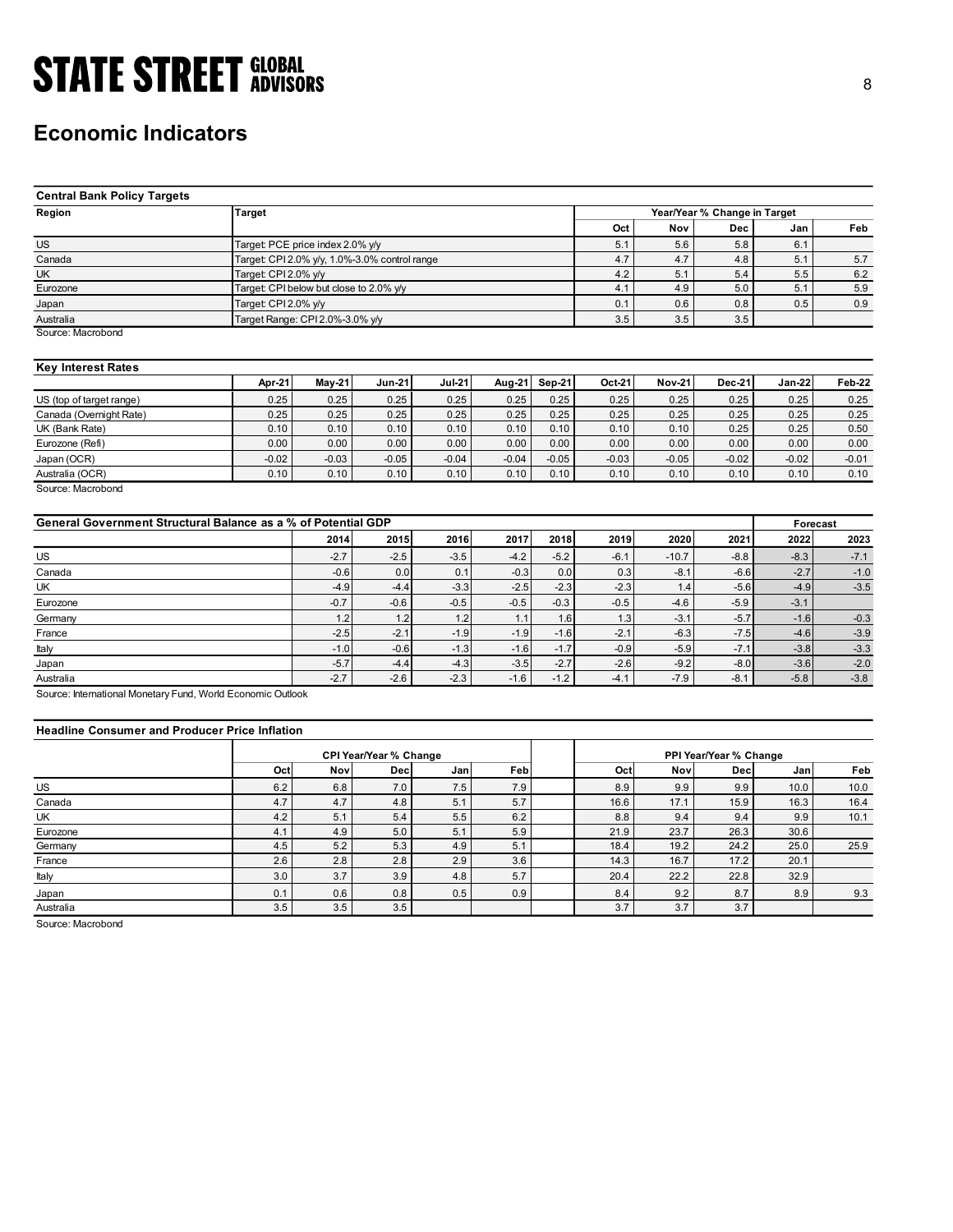## Economic Indicators

### Real GDP Growth (Q/Q Seasonally Adjusted)

| <b>STATE STREET GLOBAL</b>                            |                    |               |                          |                  |               |            |                  |               |                    |               | 9              |
|-------------------------------------------------------|--------------------|---------------|--------------------------|------------------|---------------|------------|------------------|---------------|--------------------|---------------|----------------|
|                                                       |                    |               |                          |                  |               |            |                  |               |                    |               |                |
|                                                       |                    |               |                          |                  |               |            |                  |               |                    |               |                |
| <b>Economic Indicators</b>                            |                    |               |                          |                  |               |            |                  |               |                    |               |                |
|                                                       |                    |               |                          |                  |               |            |                  |               |                    |               |                |
|                                                       |                    |               |                          |                  |               |            |                  |               |                    |               |                |
| Real GDP Growth (Q/Q Seasonally Adjusted)             |                    |               |                          |                  |               |            |                  |               |                    |               |                |
|                                                       |                    |               | Quarter/Quarter % Change |                  |               |            |                  |               | Year/Year % Change |               |                |
|                                                       | Q4-20              | Q1-21         | $Q2-21$                  | $Q3-21$          | Q4-21         |            | Q4-20            | Q1-21         | Q2-21              | $Q3-21$       | Q4-21          |
| <b>US</b>                                             | 1.1                | 1.5           | 1.6                      | 0.6              | 1.7           |            | $-2.3$           | 0.5           | 12.2               | 4.9           | 5.6            |
| Canada                                                | 2.2                | 1.2           | $-0.9$                   | 1.3              | 1.6           |            | $-3.1$           | 0.2           | 11.7               | 3.8           | 3.3            |
| UK                                                    | 1.5                | $-1.2$        | 5.6                      | 1.0              | 1.0           |            | $-6.4$           | $-5.0$        | 24.6               | 7.0           | 6.5            |
| Eurozone                                              | $-0.3$             | $-0.1$        | 2.2                      | 2.3              | 0.3           |            | $-4.3$           | $-0.9$        | 14.6               | 4.0           | 4.6            |
| Germany                                               | 0.7                | $-1.7$        | 2.2                      | 1.7              | $-0.3$        |            | $-2.9$           | $-2.8$        | 10.4               | 2.9           | $1.8\,$        |
| France                                                | $-1.1$             | 0.2           | 1.3                      | 3.1              | 0.7           |            | $-4.3$           | 1.7           | 19.0               | 3.5           | $5.4$          |
| Italy                                                 | $-1.6$             | 0.3           | 2.7                      | 2.5              | 0.6           |            | $-6.1$           | 0.1           | 17.6               | 3.9           | 6.2            |
| Japan                                                 | 1.9<br>3.2         | $-0.5$        | 0.6<br>0.8               | $-0.7$<br>$-1.9$ | 1.1<br>3.4    |            | $-0.8$<br>$-0.8$ | $-1.8$<br>1.3 | 7.3<br>9.6         | 1.2<br>4.0    | 0.4<br>$4.2\,$ |
| Australia<br>Source: Macrobond                        |                    | 1.9           |                          |                  |               |            |                  |               |                    |               |                |
|                                                       |                    |               |                          |                  |               |            |                  |               |                    |               |                |
|                                                       |                    |               |                          |                  |               |            |                  |               |                    |               |                |
| Industrial Production Index (M/M Seasonally Adjusted) |                    |               |                          |                  |               |            |                  |               |                    |               |                |
|                                                       |                    |               | Month/Month % Change     |                  |               |            |                  |               | Year/Year % Change |               |                |
|                                                       | Oct                | Nov           | <b>Dec</b>               | Jan              | Feb           |            | Oct              | Nov           | Dec                | Jan           | Feb            |
| <b>US</b><br>Canada                                   | 1.4<br>1.4         | 0.8<br>0.1    | $-0.4$<br>$-0.4$         | 1.4              | 0.5           |            | 4.7<br>7.1       | 5.0<br>4.8    | 3.4<br>3.2         | 3.6           | 7.5            |
| UK                                                    | $-0.8$             | 0.7           | 0.3                      | 0.6              |               |            | 0.1              | $-0.2$        | 0.4                | 2.3           |                |
| Germany                                               | 2.3                | 0.3           | 1.1                      | 2.7              |               |            | $-1.4$           | $-2.2$        | $-2.8$             | 1.5           |                |
| France                                                | 1.4                | $-0.8$        | $-0.1$                   | 1.6              |               |            | $-0.5$           | $-0.4$        | 0.0                | $-1.5$        |                |
| Italy                                                 | $-0.7$             | 1.8           | $-1.1$                   | $-3.4$           |               |            | $2.4\,$          | $6.5\,$       | $4.7\,$            | $-2.2$        |                |
| Japan                                                 | 1.8                | 7.0           | $-1.0$                   | $-0.8$           |               |            | $-2.6$           | 3.5           | 2.7                | $-1.2$        |                |
| Source: Macrobond                                     |                    |               |                          |                  |               |            |                  |               |                    |               |                |
|                                                       |                    |               |                          |                  |               |            |                  |               |                    |               |                |
| Unemployment Rate (Seasonally Adjusted)               |                    |               |                          |                  |               |            |                  |               |                    |               |                |
|                                                       |                    |               |                          |                  |               |            |                  |               |                    |               |                |
|                                                       | Apr-21             | <b>May-21</b> | <b>Jun-21</b>            | <b>Jul-21</b>    | Aug-21 Sep-21 |            | Oct-21           | <b>Nov-21</b> | Dec-21             | <b>Jan-22</b> | Feb-22         |
| US                                                    | $6.0\,$            | 5.8           | 5.9                      | $5.4$            | $5.2\,$       | 4.7        | $4.6\,$          | $4.2\,$       | 3.9                | 4.0           | 3.8            |
| Canada                                                | $8.0\,$<br>$4.8\,$ | 8.0<br>4.7    | 7.6<br>4.6               | 7.4<br>4.5       | 7.1<br>4.3    | 7.0<br>4.2 | 6.8<br>4.1       | 6.1<br>4.1    | 6.0<br>3.9         | 6.5           | $5.5$          |
|                                                       |                    | 8.0           | 7.8                      | $7.6$            | 7.5           | 7.3        | 7.3              | 7.1           | $7.0\,$            | 6.8           |                |
| UK                                                    |                    |               |                          |                  |               |            |                  |               |                    |               | 5.0            |
| Eurozone                                              | 8.2                |               |                          |                  |               |            |                  |               |                    |               |                |
| Germany<br>France                                     | 6.0<br>8.2         | 5.9<br>8.2    | $5.8\,$                  | $5.6\,$          | 5.5           | 5.5<br>7.7 | $5.4\,$          | 5.3           | $5.2\,$            | 5.1<br>7.0    |                |
| Italy                                                 | 10.1               | 9.8           | 8.1<br>$9.4\,$           | 8.0<br>9.1       | 7.9<br>9.2    | 9.1        | 7.5<br>9.3       | 7.3<br>9.1    | 7.2<br>$9.0\,$     | 8.8           |                |

## Industrial Production Index (M/M Seasonally Adjusted)

|         |        |        | Month/Month % Change |                  |      |        |        | Year/Year % Change      |        |     |
|---------|--------|--------|----------------------|------------------|------|--------|--------|-------------------------|--------|-----|
|         | Oct    | Nov    | Dec                  | Jan              | Febl | Oct    | Nov    | Decl                    | Jan    | Feb |
| US      | 1.4    | 0.8    | $-0.4$               | 1.4 <sub>1</sub> | 0.5  | 4.7    | 5.0    | 3.4                     | 3.6    | 7.5 |
| Canada  | 1.4    | 0.1    | $-0.4$               |                  |      | 7.1    | 4.8    | 3.2                     |        |     |
| UK      | $-0.8$ | 0.7    | 0.3                  | 0.6              |      | 0.1    | $-0.2$ | 0.4                     | 2.3    |     |
| Germany | 2.3    | 0.3    | 1.1                  | 2.7              |      | $-1.4$ | $-2.2$ | $-2.8$                  | 1.5    |     |
| France  | 1.4    | $-0.8$ | $-0.1$               | 1.6              |      | $-0.5$ | $-0.4$ | 0.0                     | $-1.5$ |     |
| Italy   | $-0.7$ | 1.8    | $-1.1$               | $-3.4$           |      | 2.4    | 6.5    | 4.7                     | $-2.2$ |     |
| Japan   | 1.8    | 7.0    | $-1.0$               | $-0.8$           |      | $-2.6$ | 3.5    | $\sim$ $\sim$<br>$\sim$ | $-1.2$ |     |

## Unemployment Rate (Seasonally Adjusted)

| US                                                          | 1.1    | 1.5           | 1.6                  | U.G           | 1.7     |            | $-2.3$ | 0.5           | 12.2               | 4.9     | 5.6     |
|-------------------------------------------------------------|--------|---------------|----------------------|---------------|---------|------------|--------|---------------|--------------------|---------|---------|
| Canada                                                      | 2.2    | 1.2           | $-0.9$               | 1.3           | 1.6     |            | $-3.1$ | 0.2           | 11.7               | 3.8     | 3.3     |
| UK                                                          | 1.5    | $-1.2$        | 5.6                  | 1.0           | 1.0     |            | $-6.4$ | $-5.0$        | 24.6               | 7.0     | 6.5     |
| Eurozone                                                    | $-0.3$ | $-0.1$        | 2.2                  | 2.3           | 0.3     |            | $-4.3$ | $-0.9$        | 14.6               | 4.0     | 4.6     |
| Germany                                                     | 0.7    | $-1.7$        | 2.2                  | 1.7           | $-0.3$  |            | $-2.9$ | $-2.8$        | 10.4               | 2.9     | 1.8     |
| France                                                      | $-1.1$ | 0.2           | 1.3                  | 3.1           | 0.7     |            | $-4.3$ | 1.7           | 19.0               | 3.5     | $5.4$   |
| Italy                                                       | $-1.6$ | 0.3           | 2.7                  | 2.5           | 0.6     |            | $-6.1$ | 0.1           | 17.6               | 3.9     | 6.2     |
| Japan                                                       | 1.9    | $-0.5$        | 0.6                  | $-0.7$        | 1.1     |            | $-0.8$ | $-1.8$        | 7.3                | 1.2     | 0.4     |
| Australia                                                   | 3.2    | 1.9           | 0.8                  | $-1.9$        | 3.4     |            | $-0.8$ | 1.3           | 9.6                | 4.0     | $4.2\,$ |
| Source: Macrobond                                           |        |               |                      |               |         |            |        |               |                    |         |         |
|                                                             |        |               |                      |               |         |            |        |               |                    |         |         |
|                                                             |        |               |                      |               |         |            |        |               |                    |         |         |
| Industrial Production Index (M/M Seasonally Adjusted)       |        |               |                      |               |         |            |        |               |                    |         |         |
|                                                             |        |               | Month/Month % Change |               |         |            |        |               | Year/Year % Change |         |         |
|                                                             | Oct    | Nov           | <b>Dec</b>           | Jan           | Feb     |            | Oct    | Nov           | Dec                | Jan     | Feb     |
| US                                                          | 1.4    | 0.8           | $-0.4$               | 1.4           | 0.5     |            | 4.7    | 5.0           | 3.4                | 3.6     | 7.5     |
| Canada                                                      | 1.4    | 0.1           | $-0.4$               |               |         |            | 7.1    | 4.8           | 3.2                |         |         |
| UK                                                          | $-0.8$ | 0.7           | 0.3                  | 0.6           |         |            | 0.1    | $-0.2$        | 0.4                | 2.3     |         |
| Germany                                                     | 2.3    | 0.3           | 1.1                  | 2.7           |         |            | $-1.4$ | $-2.2$        | $-2.8$             | 1.5     |         |
| France                                                      | 1.4    | $-0.8$        | $-0.1$               | 1.6           |         |            | $-0.5$ | $-0.4$        | 0.0                | $-1.5$  |         |
| Italy                                                       | $-0.7$ | 1.8           | $-1.1$               | $-3.4$        |         |            | 2.4    | 6.5           | 4.7                | $-2.2$  |         |
| Japan                                                       | 1.8    | 7.0           | $-1.0$               | $-0.8$        |         |            | $-2.6$ | 3.5           | 2.7                | $-1.2$  |         |
| Unemployment Rate (Seasonally Adjusted)                     | Apr-21 | <b>May-21</b> | <b>Jun-21</b>        | <b>Jul-21</b> | Aug-21  | Sep-21     | Oct-21 | <b>Nov-21</b> | <b>Dec-21</b>      | Jan-22  | Feb-22  |
|                                                             |        |               |                      |               |         |            |        |               |                    |         |         |
| US                                                          | 6.0    | 5.8           | 5.9                  | 5.4<br>7.4    | 5.2     | 4.7<br>7.0 | 4.6    | 4.2           | 3.9                | 4.0     | 3.8     |
| Canada                                                      | 8.0    | 8.0           | 7.6                  |               | 7.1     |            | 6.8    | 6.1           | 6.0                | 6.5     | $5.5\,$ |
| UK                                                          | 4.8    | 4.7           | 4.6                  | 4.5           | 4.3     | 4.2        | 4.1    | 4.1           | 3.9                |         |         |
| Eurozone                                                    | 8.2    | 8.0           | 7.8                  | 7.6           | 7.5     | 7.3        | 7.3    | 7.1           | 7.0                | 6.8     |         |
| Germany                                                     | 6.0    | 5.9           | 5.8                  | 5.6           | 5.5     | 5.5        | 5.4    | 5.3           | $5.2\,$            | 5.1     | 5.0     |
| France                                                      | 8.2    | 8.2           | 8.1                  | 8.0           | 7.9     | 7.7        | 7.5    | 7.3           | 7.2                | 7.0     |         |
| Italy                                                       | 10.1   | 9.8           | 9.4                  | 9.1           | 9.2     | 9.1        | 9.3    | 9.1           | 9.0                | 8.8     |         |
| Japan                                                       | 2.8    | 2.9           | 2.9                  | 2.8           | 2.8     | 2.8        | 2.7    | 2.8           | 2.7                | 2.8     |         |
| Australia                                                   | 5.5    | 5.1           | 4.9                  | 4.6           | 4.5     | 4.6        | 5.2    | 4.6           | 4.2                | 4.2     | 4.0     |
| Source: Macrobond                                           |        |               |                      |               |         |            |        |               |                    |         |         |
| Current Account Balance as a % of GDP (Seasonally Adjusted) |        |               |                      |               |         |            |        |               |                    |         |         |
|                                                             | Q2-19  | $Q3-19$       | $Q4-19$              | $Q1-20$       | $Q2-20$ | Q3-20      | Q4-20  | Q1-21         | Q2-21              | $Q3-21$ | $Q4-21$ |
| US                                                          | $-2.3$ | $-2.2$        | $-1.9$               | $-2.1$        | $-3.2$  | $-3.3$     | $-3.3$ | $-3.4$        | $-3.5$             | $-3.8$  | $-3.6$  |
| Canada                                                      | $-1.3$ | $-2.2$        | $-1.6$               | $-3.2$        | $-1.1$  | $-2.0$     | $-0.8$ | 0.1           | 0.1                | 0.1     | $-0.1$  |
| UK                                                          | $-2.9$ | $-2.5$        | 0.5                  | $-2.6$        | $-1.6$  | $-1.5$     | $-4.7$ | $-2.0$        | $-2.3$             | $-4.2$  |         |
| Eurozone                                                    | 1.8    | 3.1           | 1.7                  | 0.6           | 1.6     | 2.7        | 3.1    | 3.5           | 2.9                | 2.4     | 2.3     |
| Germany                                                     | 7.7    | 7.8           | 7.4                  | 6.7           | 5.2     | 7.3        | 8.4    | 8.8           | 7.8                | 7.0     | 6.6     |
| France                                                      | $-0.4$ | $-0.6$        | $-0.4$               | $-1.2$        | $-3.6$  | $-2.1$     | $-0.9$ | $-0.7$        | $-0.4$             | $-0.7$  | $-1.4$  |
|                                                             |        | 3.7           |                      | 4.2           |         |            |        |               |                    |         | $3.5\,$ |
| Japan                                                       | 4.3    |               | 4.6                  |               | 3.6     | $4.0$      | 3.4    | 3.1           | 3.4                | 3.5     |         |

|                                                                                                                                                             | 1.4           | 0.8           | $-0.4$        | 1.4           | 0.5           |               |               |               |               | 3.6           |            |
|-------------------------------------------------------------------------------------------------------------------------------------------------------------|---------------|---------------|---------------|---------------|---------------|---------------|---------------|---------------|---------------|---------------|------------|
| US                                                                                                                                                          |               |               |               |               |               |               | 4.7           | $5.0\,$       | 3.4           |               | 7.5        |
| Canada                                                                                                                                                      | 1.4           | 0.1           | $-0.4$        |               |               |               | 7.1           | 4.8           | 3.2           |               |            |
| UK                                                                                                                                                          | $-0.8$        | 0.7           | 0.3           | 0.6           |               |               | 0.1           | $-0.2$        | 0.4           | 2.3           |            |
| Germany                                                                                                                                                     | 2.3           | 0.3           | 1.1           | 2.7           |               |               | $-1.4$        | $-2.2$        | $-2.8$        | 1.5           |            |
| France                                                                                                                                                      | 1.4           | $-0.8$        | $-0.1$        | 1.6           |               |               | $-0.5$        | $-0.4$        | $0.0\,$       | $-1.5$        |            |
| Italy                                                                                                                                                       | $-0.7$        | 1.8           | $-1.1$        | $-3.4$        |               |               | 2.4           | 6.5           | 4.7           | $-2.2$        |            |
| Japan                                                                                                                                                       | 1.8           | 7.0           | $-1.0$        | $-0.8$        |               |               | $-2.6$        | 3.5           | 2.7           | $-1.2$        |            |
| Source: Macrobond                                                                                                                                           |               |               |               |               |               |               |               |               |               |               |            |
| <b>Unemployment Rate (Seasonally Adjusted)</b>                                                                                                              |               |               |               |               |               |               |               |               |               |               |            |
|                                                                                                                                                             | Apr-21        | $May-21$      | <b>Jun-21</b> | <b>Jul-21</b> |               | Aug-21 Sep-21 | Oct-21        | <b>Nov-21</b> | <b>Dec-21</b> | <b>Jan-22</b> | Feb-22     |
| US                                                                                                                                                          | 6.0           | 5.8           | 5.9           | 5.4           | 5.2           | 4.7           | 4.6           | 4.2           | 3.9           | 4.0           | 3.8        |
| Canada                                                                                                                                                      | 8.0           | 8.0           | $7.6$         | 7.4           | 7.1           | $7.0$         | 6.8           | 6.1           | 6.0           | 6.5           | 5.5        |
| UK                                                                                                                                                          | 4.8           | 4.7           | 4.6           | $4.5\,$       | 4.3           | $4.2\,$       | 4.1           | 4.1           | 3.9           |               |            |
| Eurozone                                                                                                                                                    | 8.2           | 8.0           | 7.8           | $7.6\,$       | $7.5\,$       | 7.3           | 7.3           | 7.1           | 7.0           | 6.8           |            |
| Germany                                                                                                                                                     | 6.0           | 5.9           | 5.8           | 5.6           | 5.5           | 5.5           | 5.4           | 5.3           | 5.2           | 5.1           | $5.0\,$    |
|                                                                                                                                                             | 8.2           | 8.2           | 8.1           | 8.0           | 7.9           | 7.7           | 7.5           | 7.3           | 7.2           | 7.0           |            |
|                                                                                                                                                             |               |               |               |               |               |               |               |               |               |               |            |
|                                                                                                                                                             |               |               |               |               |               |               |               |               |               |               |            |
|                                                                                                                                                             | 10.1          | 9.8           | 9.4           | 9.1           | 9.2           | 9.1           | 9.3           | 9.1           | 9.0           | 8.8           |            |
|                                                                                                                                                             | 2.8<br>5.5    | 2.9<br>5.1    | 2.9<br>4.9    | 2.8<br>4.6    | 2.8<br>4.5    | 2.8<br>4.6    | 2.7<br>5.2    | 2.8<br>4.6    | 2.7<br>4.2    | 2.8<br>4.2    | 4.0        |
|                                                                                                                                                             |               |               |               |               |               |               |               |               |               |               |            |
|                                                                                                                                                             |               |               |               |               |               |               |               |               |               |               |            |
|                                                                                                                                                             | $Q2-19$       | $Q3-19$       | $Q4-19$       | Q1-20         | Q2-20         | Q3-20         | Q4-20         | Q1-21         | $Q2 - 21$     | Q3-21         | Q4-21      |
|                                                                                                                                                             |               |               |               |               |               |               |               |               |               |               |            |
|                                                                                                                                                             | $-2.3$        | $-2.2$        | $-1.9$        | $-2.1$        | $-3.2$        | $-3.3$        | $-3.3$        | $-3.4$        | $-3.5$        | $-3.8$        | $-3.6$     |
|                                                                                                                                                             | $-1.3$        | $-2.2$        | $-1.6$        | $-3.2$        | $-1.1$        | $-2.0$        | $-0.8$        | 0.1           | 0.1           | 0.1           | $-0.1$     |
| France<br>Italy<br>Japan<br>Australia<br>Source: Macrobond<br>Current Account Balance as a % of GDP (Seasonally Adjusted)<br>US<br>Canada<br>UK<br>Eurozone | $-2.9$<br>1.8 | $-2.5$<br>3.1 | 0.5<br>1.7    | $-2.6$<br>0.6 | $-1.6$<br>1.6 | $-1.5$<br>2.7 | $-4.7$<br>3.1 | $-2.0$<br>3.5 | $-2.3$<br>2.9 | $-4.2$<br>2.4 |            |
|                                                                                                                                                             | 7.7           | 7.8           | 7.4           | 6.7           | 5.2           | 7.3           | 8.4           | $8.8\,$       | $7.8$         | 7.0           | 2.3<br>6.6 |
| Germany<br>France                                                                                                                                           | $-0.4$        | $-0.6$        | $-0.4$        | $-1.2$        | $-3.6$        | $-2.1$        | $-0.9$        | $-0.7$        | $-0.4$        | $-0.7$        | $-1.4$     |
|                                                                                                                                                             |               | 3.7           | 4.6           | 4.2           | 3.6           | 4.0           | 3.4           | 3.1           | 3.4           | 3.5           | 3.5        |
| Japan<br>Australia                                                                                                                                          | 4.3<br>$-1.5$ | $-2.5$        | $-2.8$        | $-3.5$        | $-2.2$        | $-2.7$        | $-2.2$        | $-1.4$        | $-0.2$        | 1.2           |            |